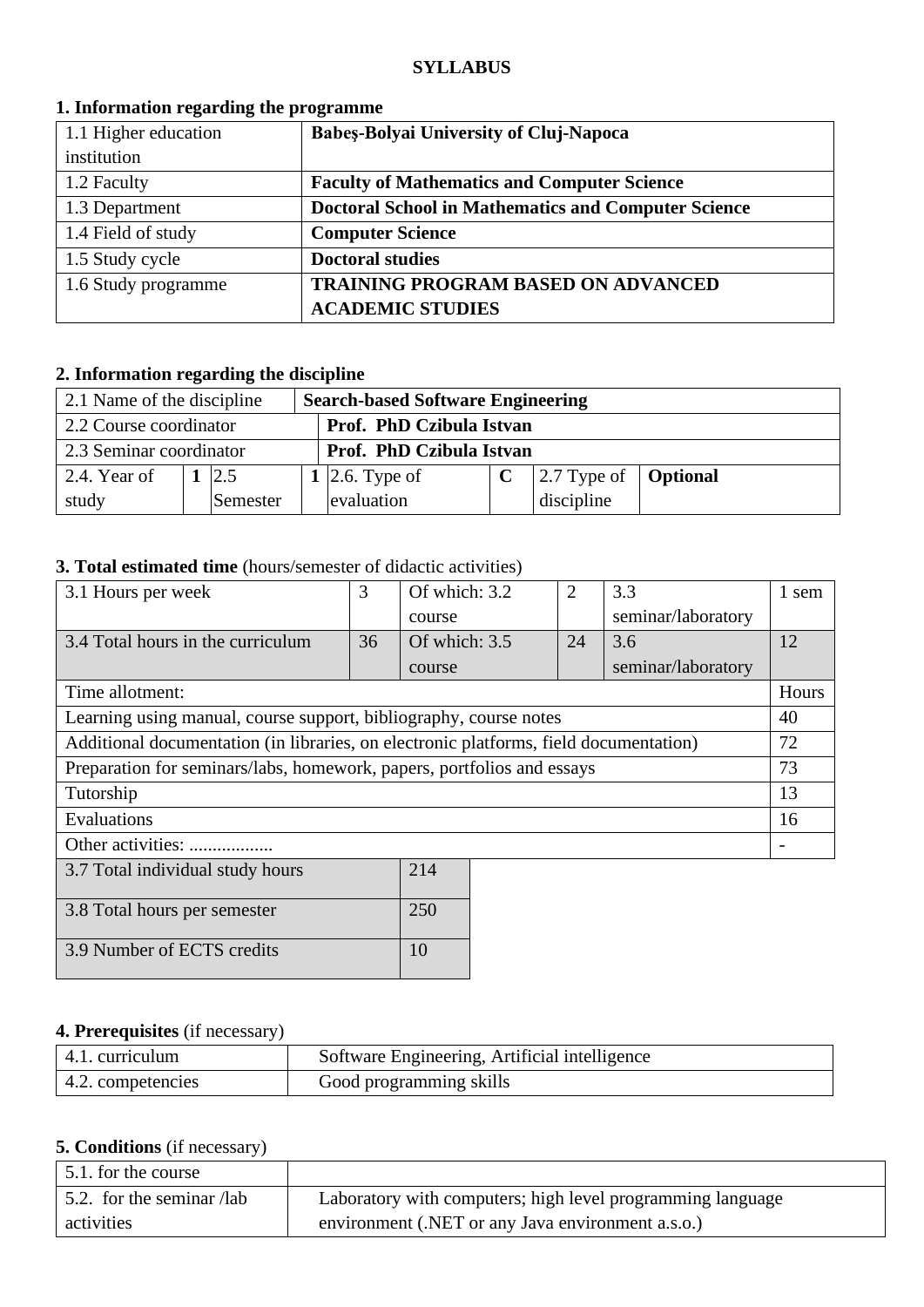# **6. Specific competencies acquired**

| <b>Prof</b><br>essio<br>nal<br>com<br>pete | Advanced ability to approach, model and solve phenomena and problems from nature and<br>economy using fundamental knowledge from mathematics and computer science.<br>Ability to approach and solve complex problems using various techniques of<br>computational intelligence.<br>Proficient use of methodologies and tools specific to programming languages and software<br>$\bullet$ |
|--------------------------------------------|------------------------------------------------------------------------------------------------------------------------------------------------------------------------------------------------------------------------------------------------------------------------------------------------------------------------------------------------------------------------------------------|
| ncies                                      | systems.                                                                                                                                                                                                                                                                                                                                                                                 |
| <b>Tran</b>                                | Ethic and fair behaviour, commitment to professional deontology<br>$\bullet$                                                                                                                                                                                                                                                                                                             |
| svers<br>al                                | Team work capabilities; able to fulfill different roles<br>$\bullet$                                                                                                                                                                                                                                                                                                                     |
| com<br>pete<br>ncies                       | Professional communication skills; concise and precise description, both oral and written,<br>$\bullet$<br>of professional results, negotiation abilities;                                                                                                                                                                                                                               |
|                                            | Entrepreneurial skills; working with economical knowledge; continuous learning                                                                                                                                                                                                                                                                                                           |
|                                            | Good English communication skills                                                                                                                                                                                                                                                                                                                                                        |

## **7. Objectives of the discipline** (outcome of the acquired competencies)

| 7.1 General objective of the                | • To present the field of Search Based Software Engineering as a new                                                                                                                                                                                                                                                                                                                                   |
|---------------------------------------------|--------------------------------------------------------------------------------------------------------------------------------------------------------------------------------------------------------------------------------------------------------------------------------------------------------------------------------------------------------------------------------------------------------|
| discipline                                  | research and application domain of software engineering.                                                                                                                                                                                                                                                                                                                                               |
| 7.2 Specific objective of the<br>discipline | • To introduce the student a new field of Software Engineering-Search<br>Based Software Engineering.<br>• To induce the necessity and importance of using computational<br>intelligence techniques for solving software engineering problems.<br>To present some important activities within software engineering and<br>$\bullet$<br>how are they solved using computational intelligence techniques. |

### **8. Content**

| 8.1 Course                                            | Teaching methods       | Remarks |
|-------------------------------------------------------|------------------------|---------|
| <b>Introduction</b>                                   | • Interactive exposure |         |
| <b>Search Based Software Engineering</b><br>$\bullet$ | • Explanation          |         |
| Main concepts and approached problems<br>$\bullet$    | • Conversation         |         |
|                                                       | • Didactical           |         |
|                                                       | demonstration          |         |
| 2. Machine learning in Software Engineering           | • Interactive exposure |         |
| Machine learning techniques                           | • Explanation          |         |
| Applications<br>$\blacksquare$                        | • Conversation         |         |
|                                                       | • Didactical           |         |
|                                                       | demonstration          |         |
| 3. CI techniques for Program Comprehension            | • Interactive exposure |         |
|                                                       | • Explanation          |         |
|                                                       | • Conversation         |         |
|                                                       | • Didactical           |         |
|                                                       | demonstration          |         |
| 4. CI techniques for Refactoring                      | • Interactive exposure |         |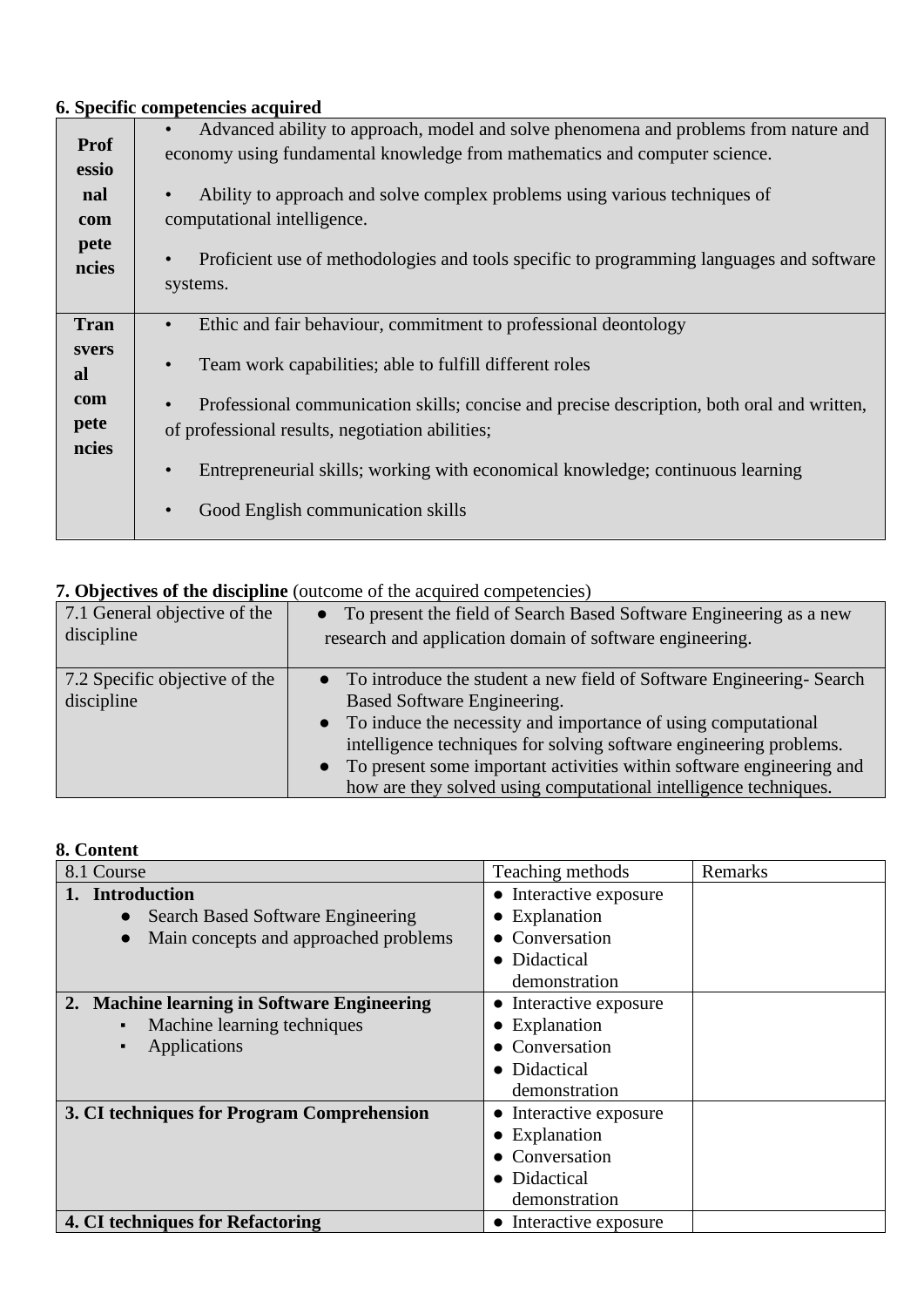|                                                      | • Explanation          |
|------------------------------------------------------|------------------------|
|                                                      | • Conversation         |
|                                                      | • Didactical           |
|                                                      | demonstration          |
| 5. CI techniques for Defect Detection and            | • Interactive exposure |
| prediction                                           | • Explanation          |
|                                                      | • Conversation         |
|                                                      | • Didactical           |
|                                                      | demonstration          |
| <b>6. CI techniques for Software Testing</b>         | • Interactive exposure |
|                                                      | • Explanation          |
|                                                      | Conversation           |
|                                                      | • Didactical           |
|                                                      | demonstration          |
| 7. CI techniques for Software Vizualization          | • Interactive exposure |
|                                                      | • Explanation          |
|                                                      | • Conversation         |
|                                                      | • Didactical           |
|                                                      | demonstration          |
| 8. CI techniques for Effort prediction and Cost      | • Interactive exposure |
| estimation                                           | • Explanation          |
|                                                      | • Conversation         |
|                                                      | • Didactical           |
|                                                      | demonstration          |
| 9. CI techniques for Software Reuse                  | • Interactive exposure |
|                                                      | • Explanation          |
|                                                      | • Conversation         |
|                                                      | • Didactical           |
|                                                      | demonstration          |
| 10. CI techniques for Design Patterns identification | • Interactive exposure |
|                                                      | • Explanation          |
|                                                      | Conversation           |
|                                                      | • Didactical           |
|                                                      | demonstration          |
| 11. SBSE research reports presentation               | • Interactive exposure |
|                                                      | • Conversation         |
| 12. SBSE research reports presentation               | • Interactive exposure |
|                                                      | • Conversation         |

#### **Bibliography**

- 1. Czibula, I., G., Use of search techniques to software development, Editura Risoprint, ISBN 978-973-53- 0119-4, 2009 (248 pagini)
- 2. Mark Harman and Bryan F. Jones. Search-based software engineering. Information & Software Technology, 43(14):833-839, 2001.
- 3. Olaf Seng, Johannes Stammel, and David Burkhart. Search-based determination of refactorings for improving the class structure of object-oriented systems. In GECCO '06: Proceedings of the 8th annual conference on Genetic and evolutionary computation, pages 1909{1916, New York, NY, USA, 2006. ACM Press.
- 4. Frank Simon, Frank Steinbruckner, and Claus Lewerentz. Metrics based refactoring. In CSMR '01: Proceedings of the Fifth European Conference on Software Maintenance and Reengineering, pages 30- 38, Washington, DC, USA, 2001. IEEE Computer Society.

| 8.2 Seminar / laboratory | Teaching methods | Remarks               |
|--------------------------|------------------|-----------------------|
|                          |                  | The seminar is        |
|                          |                  | structured as 2 hours |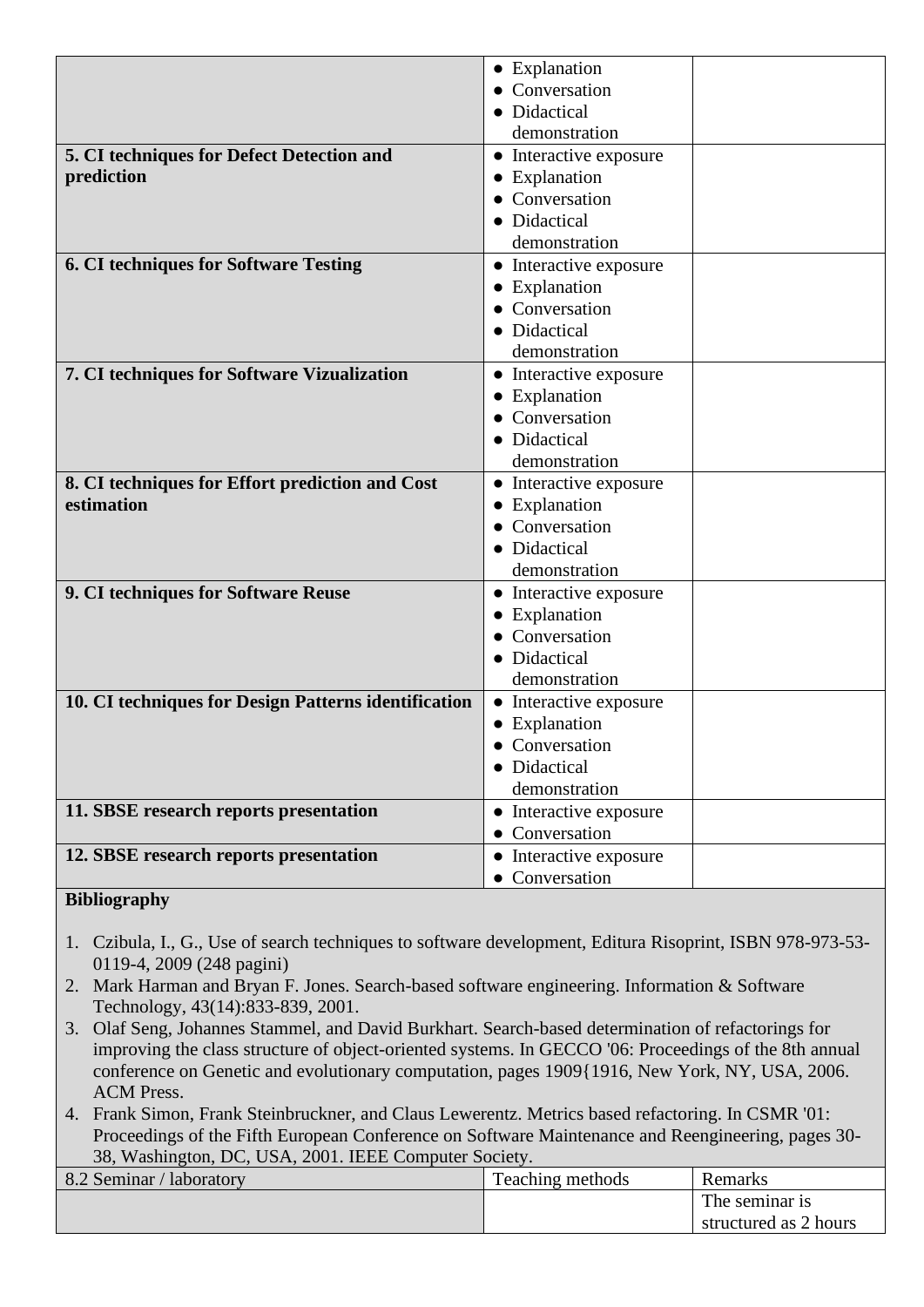|                                                                                                                                                                                                                                             |                                              | classes every second<br>week |
|---------------------------------------------------------------------------------------------------------------------------------------------------------------------------------------------------------------------------------------------|----------------------------------------------|------------------------------|
| 1. Survey of the sources of information available on<br>Internet and Intranet; chosing the paper topic and<br>scheduling the presentation.                                                                                                  | Documentation<br>Explanation<br>Conversation |                              |
| 2-4. Presentation of theoretical research reports. Each<br>PhD student will have to prepare and present a<br>theoretical research report. The report will present<br>the current state-of-the-art in the field of a selected<br>SBSE topic. | Presentation<br>Explanation<br>Conversation  |                              |
| 5-7. Presentation of a software project. Each PhD<br>student will have to prepare and present a software<br>project on the SBSE topic chosen at the theoretical<br>report.                                                                  | Presentation<br>Explanation<br>Conversation  |                              |

### **Bibliography**

- 1. Czibula, I., G., Use of search techniques to software development, Editura Risoprint, ISBN 978-973-53- 0119-4, 2009 (248 pagini)
- 2. Mark Harman and Bryan F. Jones. Search-based software engineering. Information & Software Technology, 43(14):833-839, 2001.
- 3. Olaf Seng, Johannes Stammel, and David Burkhart. Search-based determination of refactorings for improving the class structure of object-oriented systems. In GECCO '06: Proceedings of the 8th annual conference on Genetic and evolutionary computation, pages 1909{1916, New York, NY, USA, 2006. ACM Press.
- 4. Frank Simon, Frank Steinbruckner, and Claus Lewerentz. Metrics based refactoring. In CSMR '01: Proceedings of the Fifth European Conference on Software Maintenance and Reengineering, pages 30- 38, Washington, DC, USA, 2001. IEEE Computer Society.

#### **9. Corroborating the content of the discipline with the expectations of the epistemic community, professional associations and representative employers within the field of the program**

The content of the discipline is consistent with the similar disciplines from other PhD programs from romanian universities and universities from abroad.

### **10. Evaluation**

| 1v. <i>1</i> vanaanvii                                                                                                                                                                                                                                                                                                                                                                                   |                                                                                                                                    |                                                                                                         |                   |
|----------------------------------------------------------------------------------------------------------------------------------------------------------------------------------------------------------------------------------------------------------------------------------------------------------------------------------------------------------------------------------------------------------|------------------------------------------------------------------------------------------------------------------------------------|---------------------------------------------------------------------------------------------------------|-------------------|
| Type of activity                                                                                                                                                                                                                                                                                                                                                                                         | 10.1 Evaluation criteria                                                                                                           | 10.2 Evaluation methods                                                                                 | 10.3 Share in the |
|                                                                                                                                                                                                                                                                                                                                                                                                          |                                                                                                                                    |                                                                                                         | $grade$ (%)       |
| 10.4-5 Course                                                                                                                                                                                                                                                                                                                                                                                            | A theoretical research<br>report on a SBSE topic<br>based on some recent<br>research papers should<br>be prepared and<br>presented | Evaluation of the research<br>report (a written paper of<br>about 10 pages and an oral<br>presentation) | 50%               |
|                                                                                                                                                                                                                                                                                                                                                                                                          | A software project on<br>a SBSE topic will be<br>fully implementied,<br>without using existing<br>frameworks                       | Evaluation of the<br>experimental report<br>(documentation and<br>demonstration)                        | 50%               |
| 10.6 Minimum performance standards                                                                                                                                                                                                                                                                                                                                                                       |                                                                                                                                    |                                                                                                         |                   |
| $\Gamma$ 1 DID $\left(1 \right)$ $\left(1 \right)$ $\left(1 \right)$ $\left(1 \right)$ $\left(1 \right)$ $\left(1 \right)$ $\left(1 \right)$ $\left(1 \right)$ $\left(1 \right)$ $\left(1 \right)$ $\left(1 \right)$ $\left(1 \right)$ $\left(1 \right)$ $\left(1 \right)$ $\left(1 \right)$ $\left(1 \right)$ $\left(1 \right)$ $\left(1 \right)$ $\left(1 \right)$ $\left(1 \right)$ $\left(1 \right)$ |                                                                                                                                    |                                                                                                         |                   |

Each PhD student has to prove that (s)he acquired an acceptable level of knowledge and understanding of the SBSE domain, that (s)he is capable of stating these knowledge in a coherent form, that (s)he has the ability to establish certain connections and to use the knowledge in solving different problems.